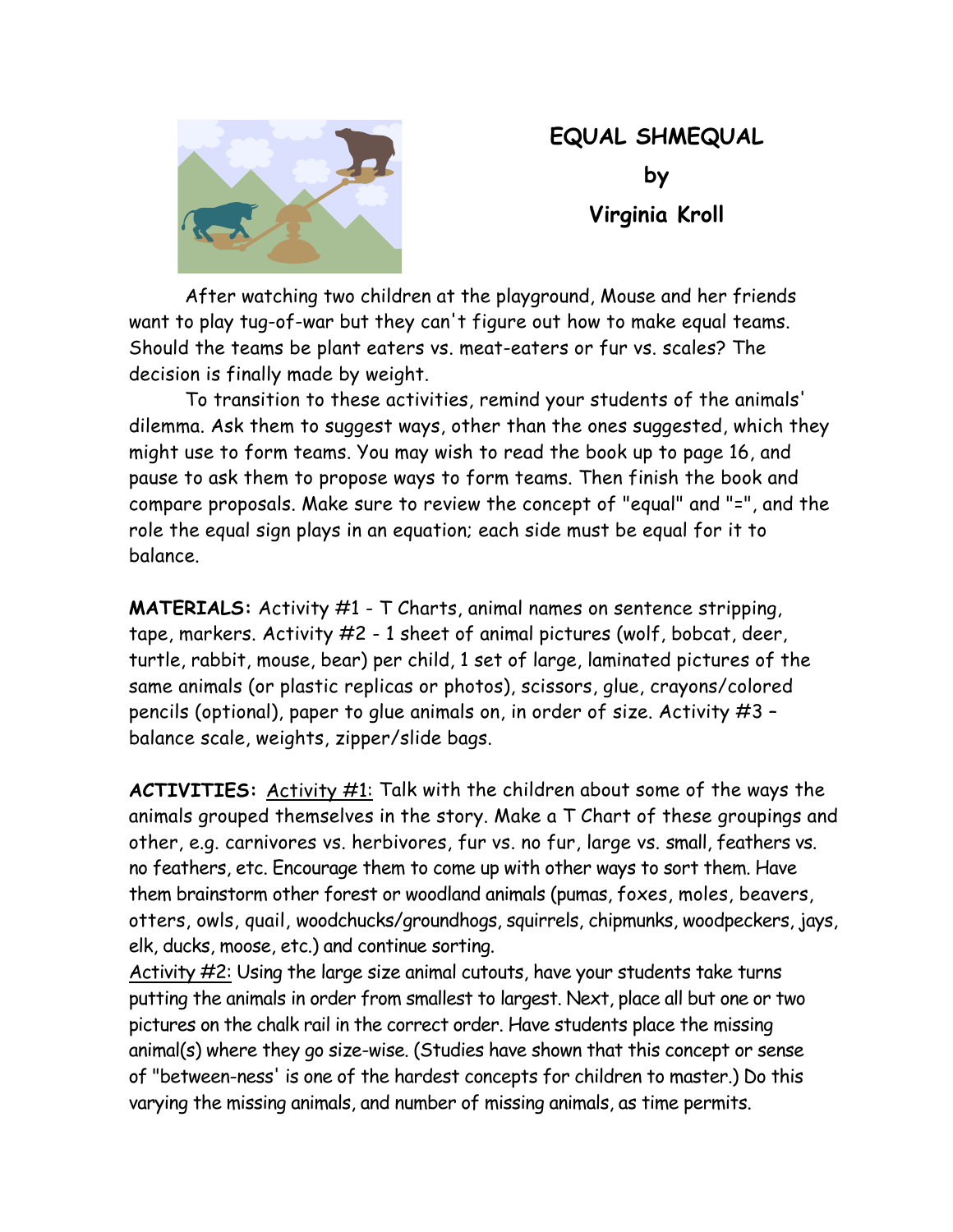Activity  $\#3$  -- Experiment with varying combination to see what would actually balance. Determine a unit of weight to use to compare the weights of the animals (perhaps bear weights or pennies). How many units would equal the weight of each animal? You will probably wish to do this in advance or at least find out a range of possible weights. According to the American Bear Association, an average male black bear weighs around 2501bs. [My estimation for the weights of the various animals (just a guess!) is mouse =1, turtle = 4, rabbit = 15, bobcat = 35, Wolf = 65, deer = 145, bear = 266.] Allow the children to determine how they could use backwards thinking to find out the animals' various weights. " ................................................................................................if the bear weighs \_\_\_\_\_\_\_ units, and the mouse weighs \_\_units, how much would the weights of the other animals be?" If your playground is lucky enough to have a seesaw, take your students outside and have them experiment with each other. Ask your students how they think the teams would form equally if other animals such as those in activity #1 were added.

Kroll, Virginia. Equal Shmequal. Illus. by Philomena O'Neill. Watertown, MA, c2005. ISBN#1 570918910 In order to have fun at a game of tug-of-war, forest animals balance the teams by using a see-saw. Includes non-fiction math notes for meanings of equal.

## **WEBSITE LINKS**:

http://www.wpsweb.com/gr11/wpslesson\_bear\_weigh.htm Website wit primary lesson plans

http://www.americanbear.org/Size.htm Website of the American Bear Association http://www.polarbearsinternational.org/bear-facts/about-the-polar-bear/ Website of the organization Polar Bears International

## **STANDARDS:**

**BSL:** 1.1, 1.2, 1.3, 1.4, 1.8, 1.11, 3.1, 3.3, 3.4, 5.1, 5.2, 5.4, 6.2, 6.3, 9.1, 9.7, 11.3, 12.1, 12.4, 12.8, 12.12, 12.14 **NCTM:** 1a, 1c, 2a, 3b, 3c, 4b, 4d, 4e, 5a, 5b, 5c, 5d, 6a, 1Oa, 10d, 13a, 13b **SCS:** A1, A2, B1, C1, C3, H2, H3, H4, H5